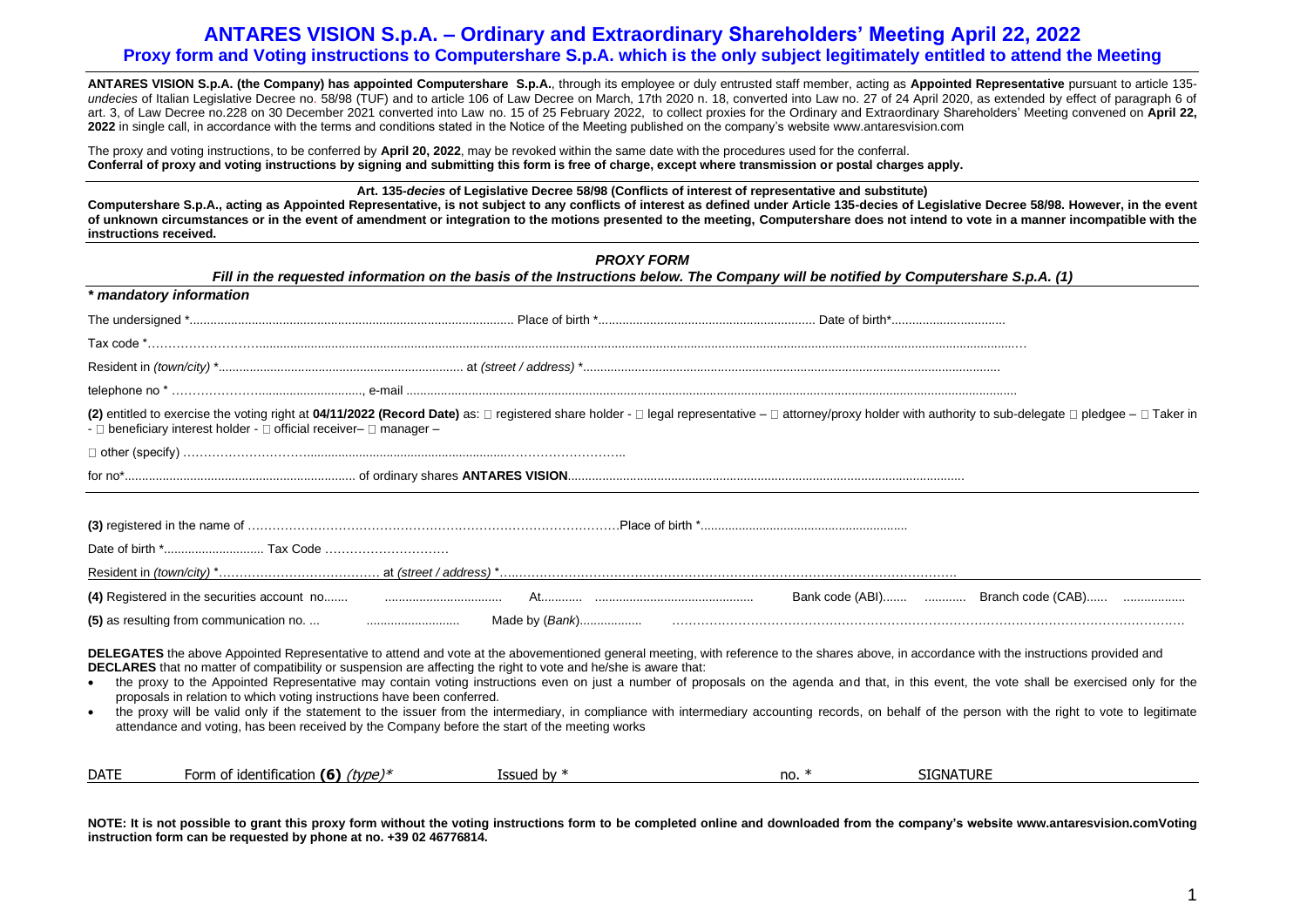*VOTING INSTRUCTIONS*

*WARNING*

*This voting instructions form could be amended to include any proposal of resolution and/or vote on the items on the agenda that were presented by shareholders until April 2, 2022; in this event, the voting instruction will be dispatched by April 7, 2021, including the new proposals, in line with the notice of call*

*(For use of Appointed Representative only - tick relevant boxes and send to Computershare S.p.A. as per the instructions for filling in)*

The undersigned *(7)*

**INSTRUCTS** the Appointed Representative to vote at the above indicated shareholders' meeting as follow *(8)*

|                                | <b>VOTING</b><br><b>INSTRUCTIONS</b>       |
|--------------------------------|--------------------------------------------|
| <b>RESOLUTIONS TO BE VOTED</b> | $F($ for $)$ , C (against), A<br>(abstain) |

## **ORDINARY SESSION**

| (0010)                                                                          | 1. Approval of the financial statements of Antares Vision S.p.A. for the year ended 31 December 2021<br>accompanied by reports of the Board of Directors, the Board of Statutory Auditors and the Independent<br>Auditors, and the declaration containing information of non-financial nature pursuant to Legislative<br>Decree no. 254 of 30 December 2016. Presentation to the Shareholders' Meeting of the consolidated<br>financial statements of Antares Vision S.p.A. as at 31 December 2021; |  |  |
|---------------------------------------------------------------------------------|-----------------------------------------------------------------------------------------------------------------------------------------------------------------------------------------------------------------------------------------------------------------------------------------------------------------------------------------------------------------------------------------------------------------------------------------------------------------------------------------------------|--|--|
| <b>Section A</b> – vote for resolution proposed by the Board of Directors $(9)$ |                                                                                                                                                                                                                                                                                                                                                                                                                                                                                                     |  |  |

| (0020) | $\mid$ 2. Resolutions on the result for the year ended 31 December 2021;             |  |  |
|--------|--------------------------------------------------------------------------------------|--|--|
|        | $\frac{1}{2}$ Section A – vote for resolution proposed by the Board of Directors (9) |  |  |

| (0030) | 3. Approval of the remuneration policy pursuant to Article 123-ter, paragraph 3-bis, of Legislative Decree<br>No. 58 of 24 February 1998; |  |  |  |
|--------|-------------------------------------------------------------------------------------------------------------------------------------------|--|--|--|
|        | Section $A$ – vote for resolution proposed by the Board of Directors $(9)$                                                                |  |  |  |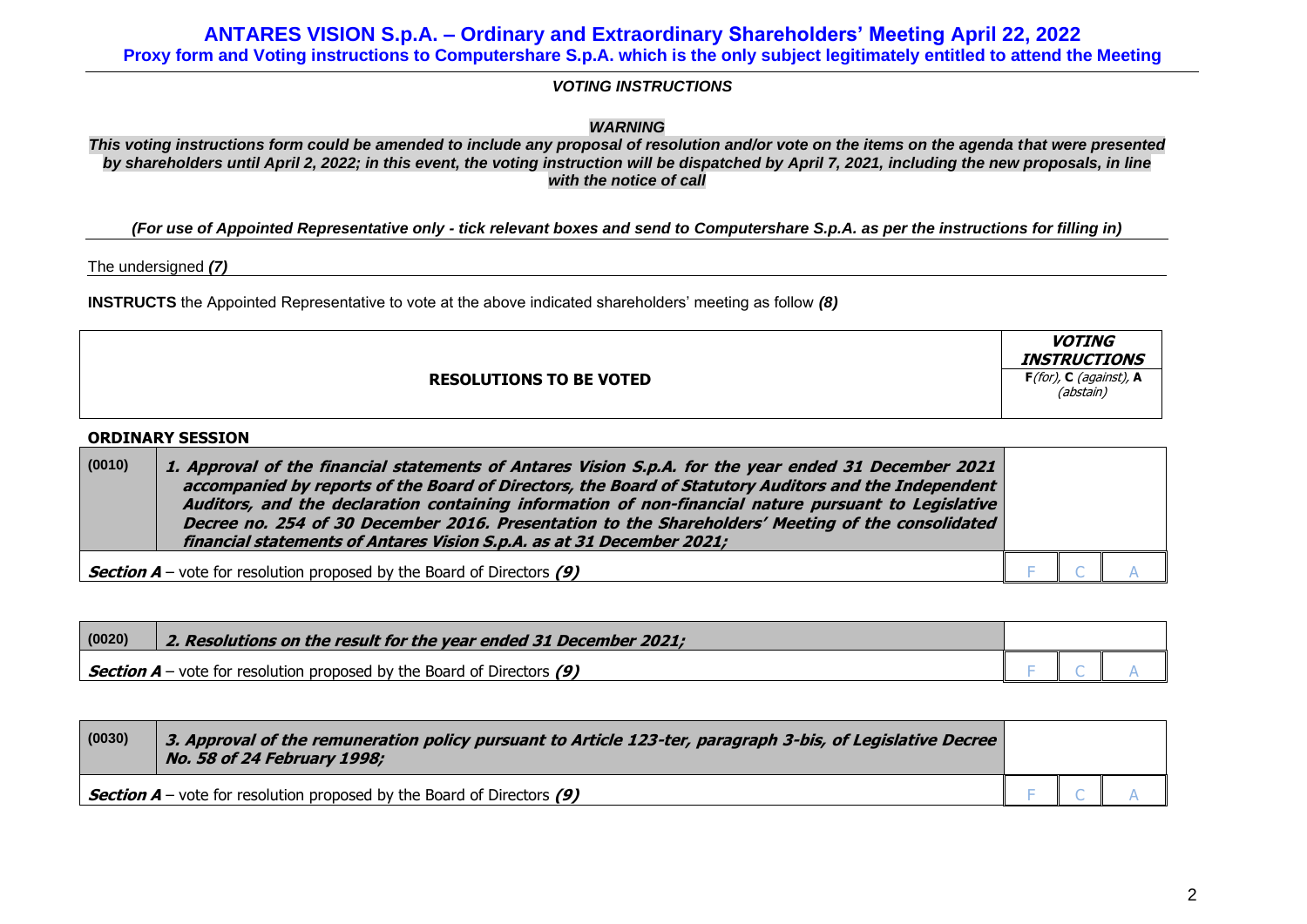| (0040)                                                                        | 4. Resolutions on the second section of the report pursuant to Article 123-ter, paragraph 6, of Legislative<br>Decree No. 58 of 24 February 1998; |  |  |
|-------------------------------------------------------------------------------|---------------------------------------------------------------------------------------------------------------------------------------------------|--|--|
| <b>Section A</b> – vote for resolution proposed by the Board of Directors (9) |                                                                                                                                                   |  |  |

| (0050) | $\mid$ 5. Authorisation to purchase and dispose of treasury shares, subject to revocation of the authorisation $\mid$<br>granted by the ordinary shareholders' meeting on 24 March 2021, to the extent not used. |  |  |  |
|--------|------------------------------------------------------------------------------------------------------------------------------------------------------------------------------------------------------------------|--|--|--|
|        | Section $A$ – vote for resolution proposed by the Board of Directors $(9)$                                                                                                                                       |  |  |  |

## **EXTRAORDINARY SESSION**

| (0060) | 1. Amendments to the Articles of Association: amendment of Articles 6 ("Increased voting rights"), 13  <br>("Appointment of directors"), 15 ("Convocation and meetings"). |  |  |
|--------|---------------------------------------------------------------------------------------------------------------------------------------------------------------------------|--|--|
|        | Section $A$ – vote for resolution proposed by the Board of Directors (9)                                                                                                  |  |  |

| Derivative action against Directors                                                                                               |  |  |
|-----------------------------------------------------------------------------------------------------------------------------------|--|--|
| Vote for proposed derivative action pursuant art. 2393, subsection 2, of Italian civil code upon approval of the annual financial |  |  |
| I statements (If no voting instruction are indicated, the Appointed Representative will vote $C$ – against)                       |  |  |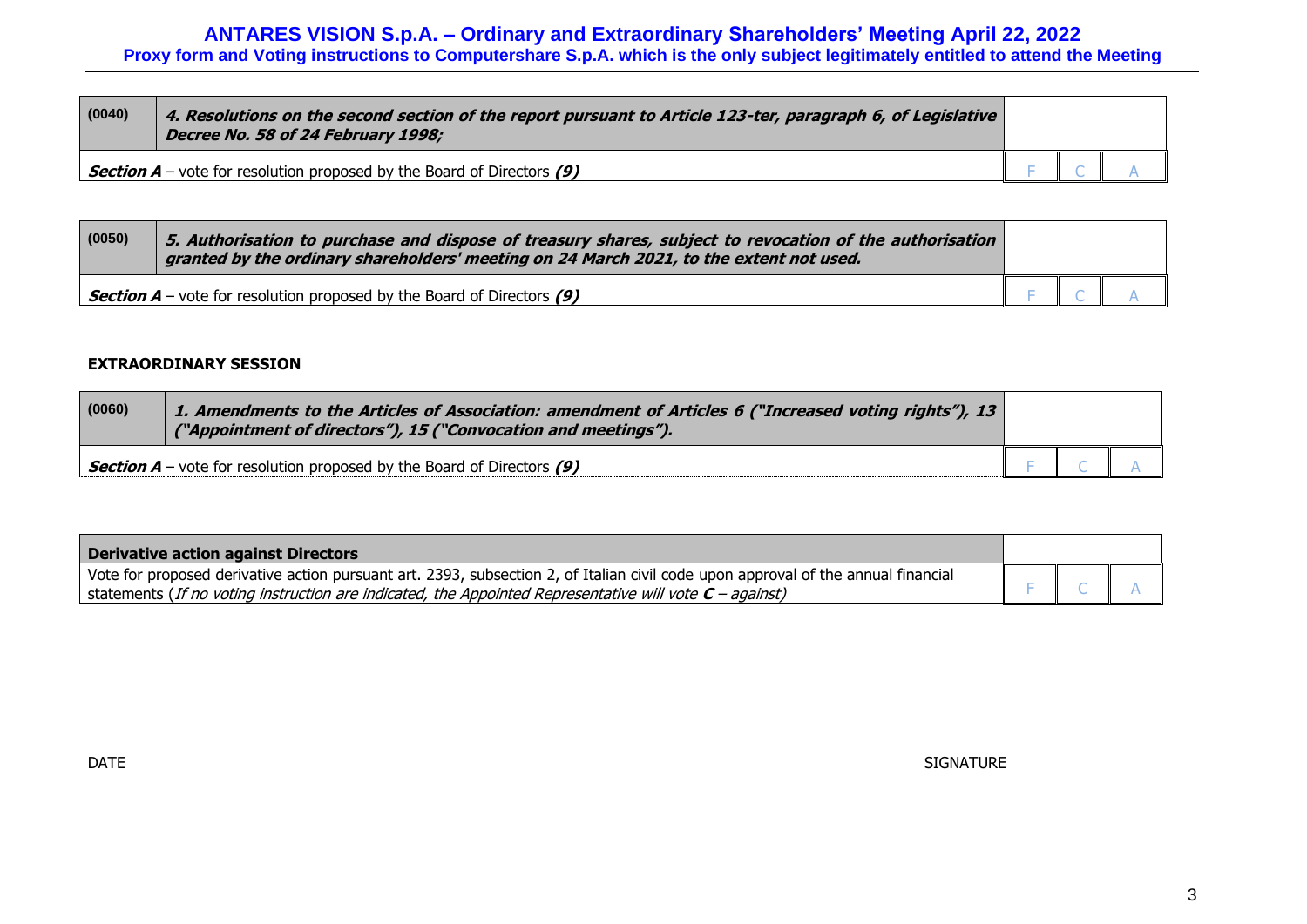### *Instructions for filling in and submitting the form*

*This form could be updated and integrated if the Company receives requests for integrations or proposals pursuant to art. 126-bis of the TUF (where applicable) or individual resolution proposals relating to the items on the agenda, as provided in the notice of call of the Shareholders' Meeting, respectively, in the paragraphs "Addition of items to the agenda and submission of new proposals for resolutions" and " Right to individually submit draft resolutions before the Shareholders' Meeting".*

- *1. The Proxy form must be notified to the Company (together with a valid ID document and, in case, the documentation providing proof of the signatory power) via the Appointed Representative together with the Voting Instructions reserved to him within April 20, 2022, using one of the following methods:*
	- *1) Online: completing the online form available on the Company's website, assuming that the Proxy Grantor (as Individual or as Legal Entity), in order to receive the credential ID, is enabled to identify himself with the required documentation or is a Registered Email Holder;*
	- *2) Registered Email Holders (PEC): as an attachment document (PDF format) sent to [ufficiomilano@pecserviziotitoli.it](mailto:xxxxx@pecserviziotitoli.it) in the event that the Proxy Grantor (as Individual or as Legal Entity) is a Registerd Email Holder;*
	- *3) Digital Signature Holders (FEA): as an attachment document with digital signature sent to [ufficiomilano@pecserviziotitoli.it](mailto:ufficiomilano@pecserviziotitoli.it) in the event that the Proxy Grantor (as Individual or as Legal Entity) is a Digital Signature Holder;*
	- *4) Common Email address Holders: as an attachment document (PDF format) sent to [ufficiomilano@pecserviziotitoli.it.](mailto:ufficiomilano@pecserviziotitoli.it) In this case, the hard copy of the proxy shall be sent via ordinary mail service to Computershare S.p.A. via L. Mascheroni 19, 20145, Milano, as soon as possible;*

#### The use of different email address than those mentioned above or a delay respect to the deadline, as well as the only use of ordinary mail service, will not ensure the *correct submission of the proxy.*

- *2. Specify the capacity of the proxy signatory and, where applicable, attach documentary proof of his power.*
- *3. To be completed only if the registered shareholder is different from the proxy signatory; mandatory indications on relevant personal details must be included.*
- *4. Provide the securities account number, Bank Codes and Branch Codes of the Depository, or in any case its name, available in the securities account statement.*
- *5. Reference to the communication made by the intermediary and its name.*
- *6. Provide details of a valid form of identification of the proxy signatory.*
- *7. Provide the name and surname of the signatory of the Proxy form and Voting instructions.*
- *8. Pursuant to article 135-*undecies*, subsection 3, of Italian Legislative Decree no. 58/1998, "Shares for which full or partial proxy is conferred are calculated for the purpose of determining due constitution of the shareholders' meeting. With regard to proposals for which no voting instructions are given, the shares of the shareholder concerned are not considered in calculating the majority and the percentage of capital required for the resolutions to be carried".*
- *9. The resolutions proposed to the shareholders' meeting, which are briefly referred to herein, are reported in the Reports published on the company website "www.antaresvision.com*

*Computershare S.p.A., as Appointed Representative, has not personal interest or on behalf of third party in the proposals mentioned, however, in the event of unknown circumstances or in the event of amendment or integration to the motion presented to the meeting, Computershare does not intend to vote in a manner incompatible with the instructions received in Sections A and C.*

*The vote is expressed by ticking the relevant box between the following: F (for), C (against) or A (abstention).*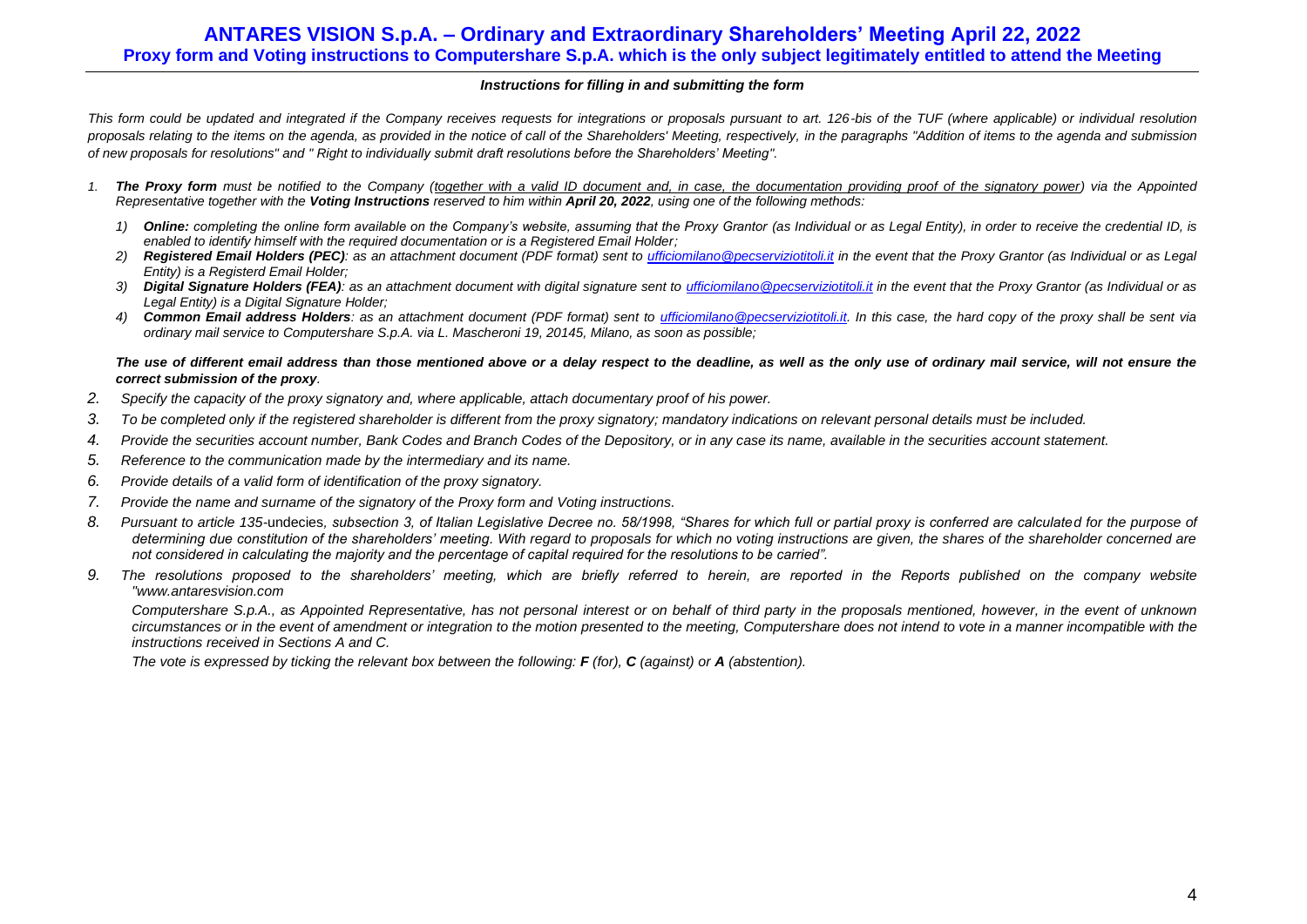### *Italian Legislative Decree no. 58/98 (T.U.F) Article 135-***decies**

### *(Conflict of interest of the representative and substitutes*)

1. Conferring proxy upon a representative in conflict of interest is permitted provided that the representative informs the shareholder in writing of the circumstances giving rise to such conflict of interest and provided specific voting instructions are provided for each resolution in which the representative is expected to vote on behalf of the shareholder. The representative shall have the onus of proof regarding disclosure to the shareholder of the circumstances giving rise to the conflict of interest. Article 1711, second subsection of the Italian Civil Code does not apply.

2. In any event, for the purposes of this article, conflict of interest exists where the representative or substitute:

a) has sole or joint control of the company, or is controlled or is subject to joint control by that company;

b) is associated with the company or exercises significant influence over that company or the latter exercises significant influence over the representative;

c) is a member of the board of directors or control body of the company or of the persons indicated in paragraphs a) and b);

d) is an employee or auditor of the company or of the persons indicated in paragraph a);

e) is the spouse, close relative or is related by up to four times removed of the persons indicated in paragraphs a) to c);

f) is bound to the company or to persons indicated in paragraphs a), b), c) and e) by independent or employee relations or other relations of a financial nature that compromise independence.

3. Replacement of the representative by a substitute in conflict of interest is permitted only if the substitute is indicated by the shareholder. In such cases, subsection 1 shall apply. Disclosure obligations and related onus of proof in any event remain with the representative.

4. This article shall also apply in cases of share transfer by proxy.

### *Article 135-undecies*

### (*Appointed representative of a listed company*)

1. Unless the Articles of Association decree otherwise, companies with listed shares designate a party to whom the shareholders may, for each shareholders' meeting and within the end of the second trading day prior to the date scheduled for the shareholders' meeting, including for callings subsequent to the first, a proxy with voting instructions on all or some of the proposals on the agenda. The proxy shall be valid only for proposals on which voting instructions are conferred.

2. Proxy is conferred by signing a proxy form, the content of which is governed by a Consob regulation. Conferring proxy shall be free of charge to the shareholder. The proxy and voting instructions may be cancelled within the time limit indicated in subsection 1.

3. Shares for which full or partial proxy is conferred are calculated for the purpose of determining due constitution of the shareholders' meeting. With regard to proposals for which no voting instructions are given, the shares are not considered in calculating the majority and the percentage of capital required for the resolutions to be carried.

4. The person appointed as representative shall any interest, personal or on behalf of third parties, that he or she may have with respect to the resolution proposals on the agenda. The representative must also maintain confidentiality of the content of voting instructions received until scrutiny commences, without prejudice to the option of disclosing such information to his or her employees or collaborators, who shall also be subject to confidentiality obligations. The party appointed as representative may not be assigned proxies except in compliance with this article.

5. By regulation pursuant to subsection 2, Consob may establish cases in which a representative failing to meet the indicated terms of Article 135-decies may express a vote other than that indicated in the voting instructions.

### *Article 126-bis*

### *(Integration of the agenda of the shareholders' meeting and presentation of new proposed resolutions)*

Shareholders, who individually or jointly account for one fortieth of the share capital may ask, within ten days of publication of the notice calling the shareholders' meeting, or within five days in the event of calling the meeting in accordance with article 125-bis, subsection 3 or article 104, subsection 2, for the integration of the list of items on the agenda, specifying in the request, the additional items they propose or presenting proposed resolution on items already on the agenda. The requests, together with the certificate attesting ownership of the share, are presented in writing, by correspondence or electronically, in compliance with any requirements strictly necessary for the identification of the applicants indicated by the company. Those with voting rights may individually present proposed resolutions in the shareholders' meeting. For cooperative companies the amount of the capital is determined by the statutes also in derogation of article 13[5-bis.](http://www.consob.it/mainen/documenti/english/laws/fr_decree58_1998.htm#sdfootnote595bissym) 

2. Integrations to the agenda or the presentation of further proposed resolutions on items already on the agenda, in accordance with subsection 1, are disclosed in the same ways as prescribed for the publication of the notice calling the meeting, at least fifteen days prior to the date scheduled for the shareholders' meeting. Additional proposed resolutions on items already on the agenda are made available to the public in the ways pursuant to article 125-ter, subsection 1, at the same time as publishing news of the presentation. Terms are reduced to seven days in the case of shareholders' meetings called in accordance with article 104, subsection 2 or in the case of a shareholders' meeting convened in accordance with article 125-bis, subsection 3.

3. The agenda cannot be supplemented with items on which, in accordance with the law, the shareholders ' meeting resolved on proposal of the administrative body or on the basis of a project or report prepared by it, other than those specified under article 125-ter, subsection 1.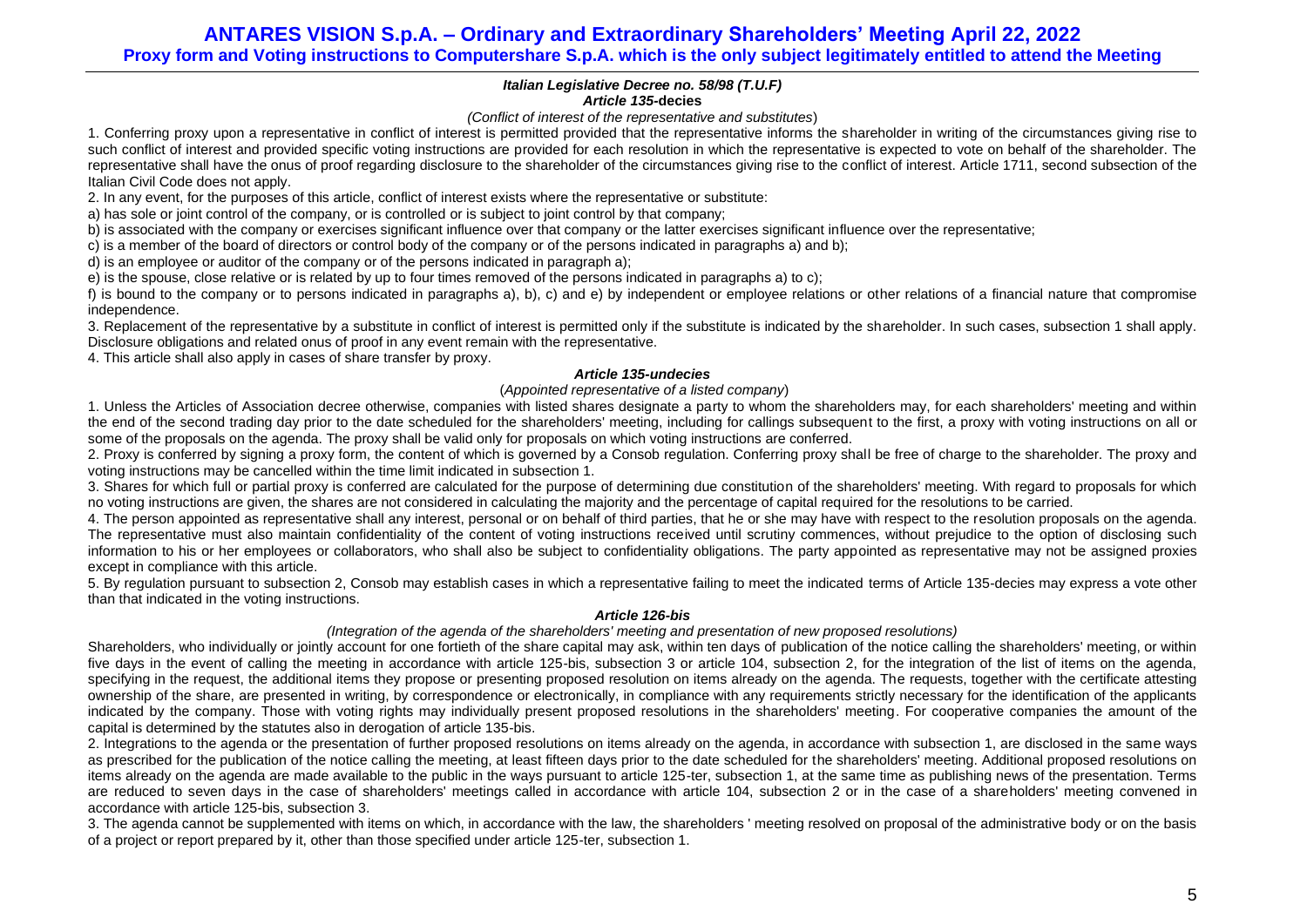4. Shareholders requesting integration in accordance with subsection 1 shall prepare a report giving the reason for the proposed resolutions on the new items for which it proposes discussion or the reason relating to additional proposed resolutions presented on items already on the agenda. The report is sent to the administrative body within the final terms for presentation of the request for integration. The administrative body makes the report available to the public, accompanied by any assessments, at the same time as publishing news of the integration or presentation, in the ways pursuant to article 125-ter, subsection 1.

5. If the administrative body, or should it fail to take action, the board of auditors or supervisory board or management control committee fail to supplement the agenda with the new items or proposals presented in accordance with subsection 1, the court, having heard the members of the board of directors and internal control bodies, where their refusal to do so should prove to be unjustified, orders the integration by decree. The decree is published in the ways set out by article 125-ter, subsection 1

## **Law-Decree nr. 18 on March 17th, 2020**

### **Art. 106 (Rules relating to the conduct of Company Shareholders' meetings)**

[...] 4. To attend ordinary or extraordinary Shareholders' Meetings, Companies with listed shares can designate the Representative pursuant to article 135-undecies of Italian Legislative Decree nr. 58 on 24 February 1998, even if the Articles of Association decree otherwise. The Companies can also provide in the notice calling the Shareholders' meeting that the Appointed Representative pursuant to article 135-undecies of the Italian Legislative Decree n. 58, on 24 February 1998, will be the only subject entitled to attend the Meeting; to the aforementioned Appointed Representative may also be confer proxies or subdelegations pursuant to article 135-novies of the Italian Legislative Decree n. 58, on 24 February 1998, notwithstanding the provision of art. 135-undecies, paragraph 4, of the same Decree.

5. Paragraph 4 also applies to companies admitted on a multilateral trading system and to Companies with financial instruments widely distributed among the public.

## *Italian Civil Code Art. 2393*

### *(Derivative action)*

1. A derivative action may be brought against directors pursuant to a resolution approved by shareholders, even if the company is in liquidation.

2. A resolution relating to the responsibility of directors may be put to the vote at a general meeting called for approval of the annual financial statements, even if such resolution is not on the meeting agenda, provided that it relates to matters occurring within the period to which the financial statements relate.

3. A derivative action may also be brought by a resolution of the board of statutory auditors passed by a two-thirds majority of its members.

4. Such action may be brought within five years of the expiry of the director's term of office.

5. The approval of a resolution to bring derivative action shall result in the removal of the director against whom such action is brought provided that votes representing at least one fifth of share capital are in favor. In such an event, shareholders shall provide for the replacement of that director.

6. The company may waive its right to bring derivative action and accept a settlement, subject to the waiver and settlement having been approved by shareholders, and provided that such motion is not opposed by minority shareholders representing at least one fifth of share capital, or, for listed companies, at least one-twentieth of share capital, or such percentage as may be established in the company's by-laws in relation to derivative actions brought by the company pursuant to Article 2393-*bis*.